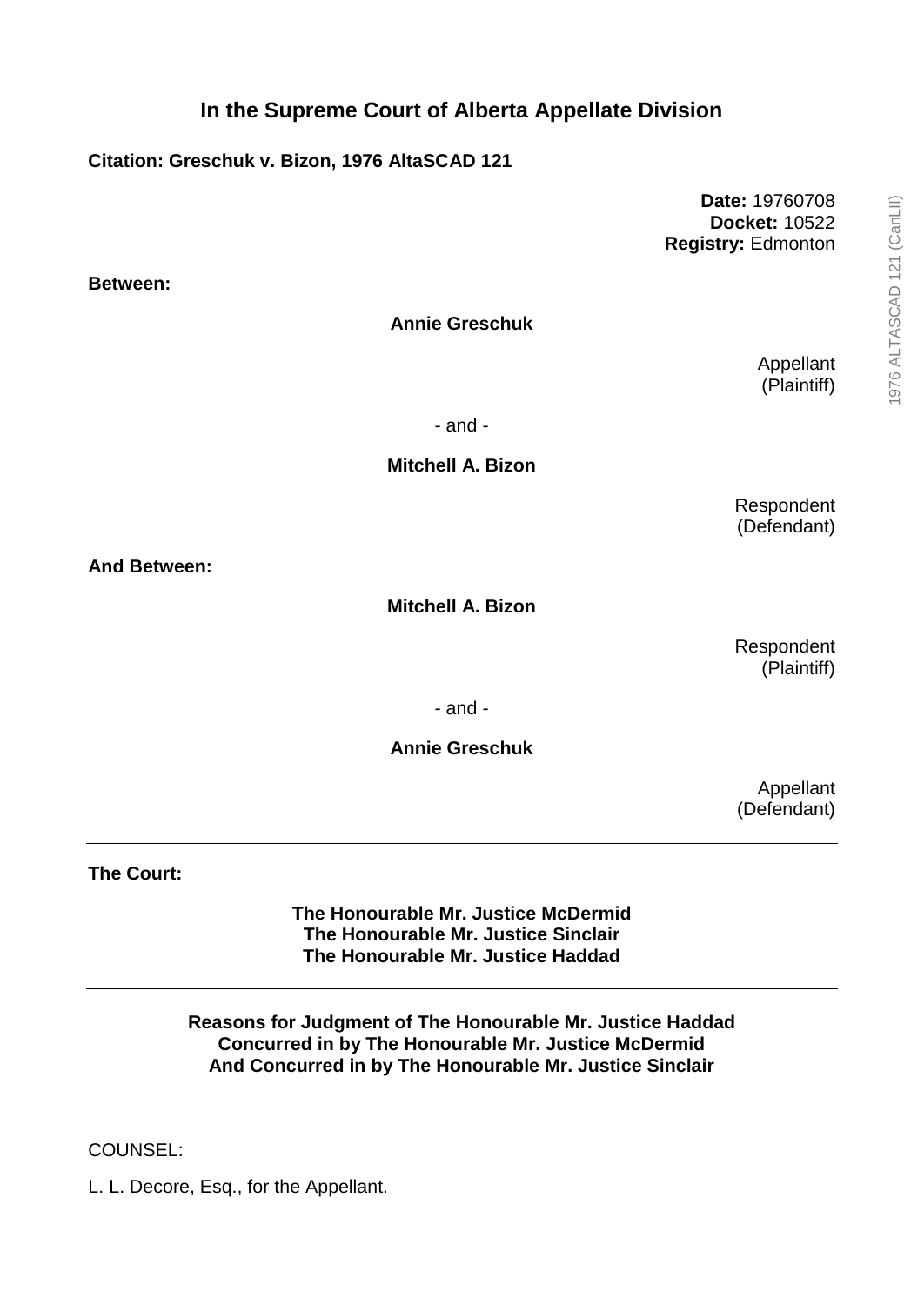## **REASONS FOR JUDGMENT OF THE HONOURABLE MR. JUSTICE W. J. HADDAD**

[1] Prior to the 8th day of November, 1973 the respondent Bizon became interested in the purchase of farm lands belonging to the appellant Mrs. Greschuk. Before entering into negotiations to purchase the lands he enquired of the Industrial Development Bank to ascertain the likelihood of obtaining financial assistance.

[2] On November 8, he contacted Mrs. Greschuk and they agreed upon a selling price of \$15,000.00. At the same time Mrs. Greschuk announced that she would have to consult her lawyer to attend to her interests. It was Bizon's proposal that to save expense they should employ the same solicitor. On that day the two of them, accompanied by Mrs. Greschuk's husband, attended at the law offices of Mrs. Greschuk's solicitor in Edmonton where the proposed transaction was discussed. Bizon was willing and Mrs. Greschuk was anxious that Bizon make an initial deposit of \$3,000.00, which would apply on account of the purchase price, the balance thereof to be paid on the 15th of December, 1973. The solicitor explained to them that as the deposit would be subject to forfeiture in the event of the inability of the purchaser to complete the transaction on the completion date it would be prudent to reduce the amount subject to forfeiture to \$500.00. The parties agreed and the proposed deposit of \$3,000.00 was therefore divided into two payments consisting of the sum of \$500.00 to be made on November 8, and an additional sum of \$2,500.00 to be made on November 12, 1973. The solicitor also induced them to extend the time for the final payment of \$12,000.00 to December 31, 1973 to ensure ample time for Bizon to arrange his financing. Subject to compliance of the terms of the agreement arrived at, Mrs. Greschuk undertook to deliver up possession on that date. The solicitor testified that on two occasions at least, he reminded them of the importance of the deposit and explained that if the amount due on December 31, 1973 was not paid at that time the deposit would be subject to forfeiture. A document entitled "Offer to Purchase and Interim Agreement" was prepared by the solicitor in the form of an offer and acceptance and duly executed by the parties. The following consists of the relevant portions of the agreement in respect of the issues raised:

"I HEREBY OFFER TO PURCHASE the above described property, on the following terms:

THE PURCHASE PRICE shall be the sum of \$15,000.00 payable as follows: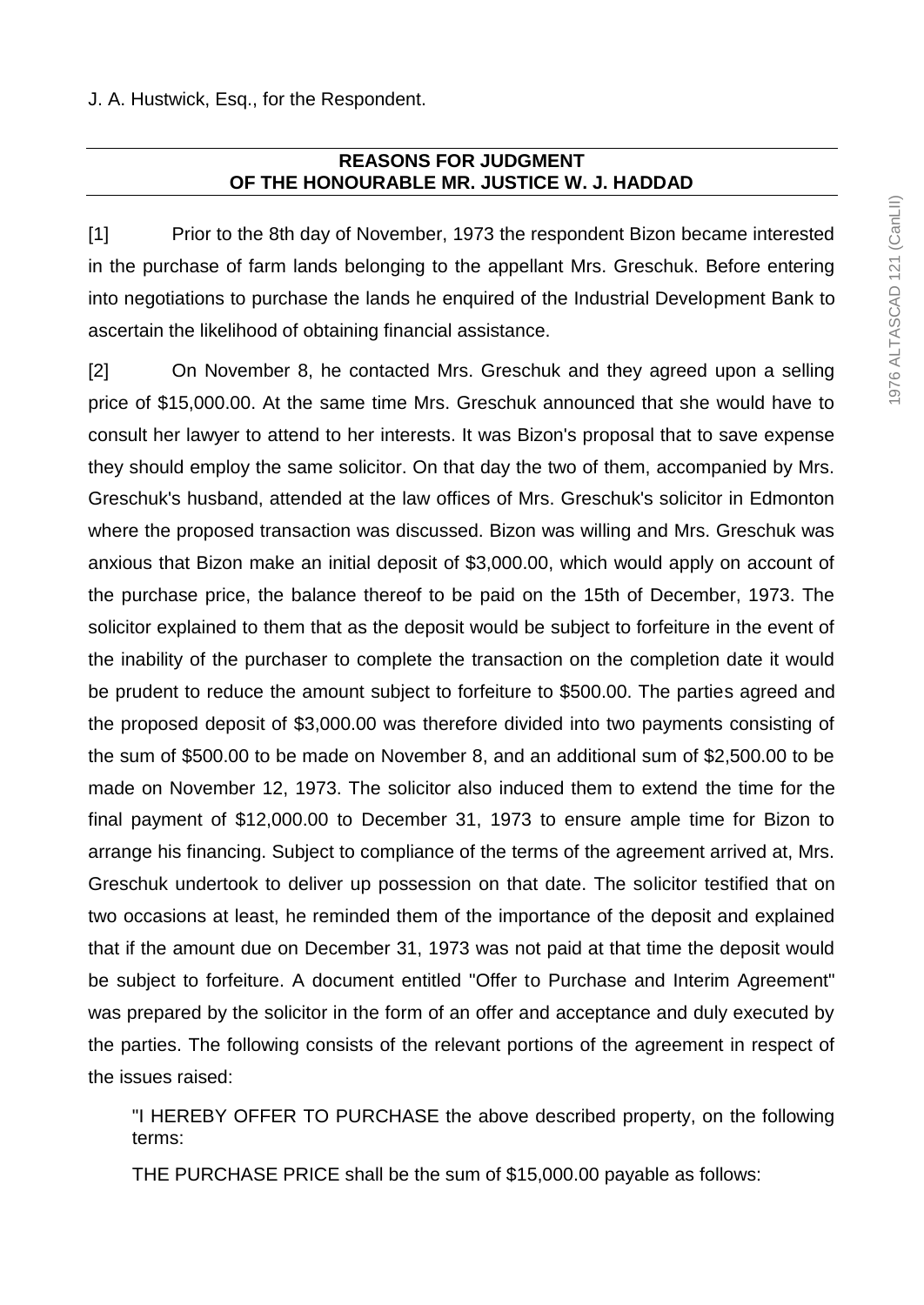A CASH PAYMENT of \$500.00 on November 8th, 1973 and the balance as follows:

A further cash payment of \$2,500.00 on November 12th, 1973.

The balance of \$12,000.00 on or before December 31st, 1973.

TAXES, Interest and rents to be adjusted as at 12 o'clock noon on the 31 day of December 1973.

POSSESSION, subject to the terms hereof being complied with, to be given on the 31 day of December 1973 subject to the rights of the present tenants, if any.

I HEREBY AGREE TO PURCHASE THE SAID PROPERTY AS IT STANDS and as an indication of my good faith in making this offer, I herewith hand you the sum of \$500.00 as a deposit, on the understanding that if my offer is accepted, this deposit shall be applied on account of the agreed cash payment, and IF MY OFFER IS NOT ACCEPTED, THE FULL DEPOSIT WILL BE REFUNDED TO ME, PROVIDED HOWEVER, if my offer is accepted and I fail to execute the required conveyances and formal documents promptly when prepared, or fail to make all cash payments required; then I agree that the said deposit shall be absolutely forfeited to the owner, whereupon this agreement shall be null and void, at the owner's option.

This agreement shall enure to the benefit of and be binding upon the heirs, executors, administrators and assigns of the parties hereto, and wherever the singular is used throughout this agreement, the same shall be construed as meaning the plural where the context hereto so required.

Time shall in every respect be of the essence of this offer and agreement."

[3] The cash payment of \$500.00 was duly made on November 8, 1973 upon the execution of the offer and acceptance. The deposit of \$500.00 which, according to that agreement, purported to accompany the offer is represented by the cash payment of \$500.00. In substance, the cash payment of \$500.00 was paid as a forfeitable deposit, notwithstanding that it was tagged with the label "cash payment". This money was paid directly to Mrs. Greschuk by Bizon by cheque while they were in the solicitor's office. The cash payment of \$2,500.00 to have been made on November 12, 1973 was paid to the solicitor on November 14, 1973 and placed in his trust account to await the final payment of \$12,000.00 to complete the transaction. Mrs. Greschuk was without knowledge of the delay in the making of that payment and there is no evidence that she accepted it. I am of the view that receipt of that payment by the solicitor, acting in a dual capacity, was not, in the circumstances, binding upon her. The learned trial Judge also expressed the same view. In *Cavaghan v. Edwards* (1961) 2 All E.R. 477 a solicitor acted for both the vendor and purchaser in a real estate transaction and his authority to bind one client to the other was considered. At p. 480 Danckwerts, L.J. speaking for the Court said:

"There are cases where the conflict of interest between the two parties and the position, therefore, of a solicitor may be so difficult that he could not properly do something which would bind one party to the other."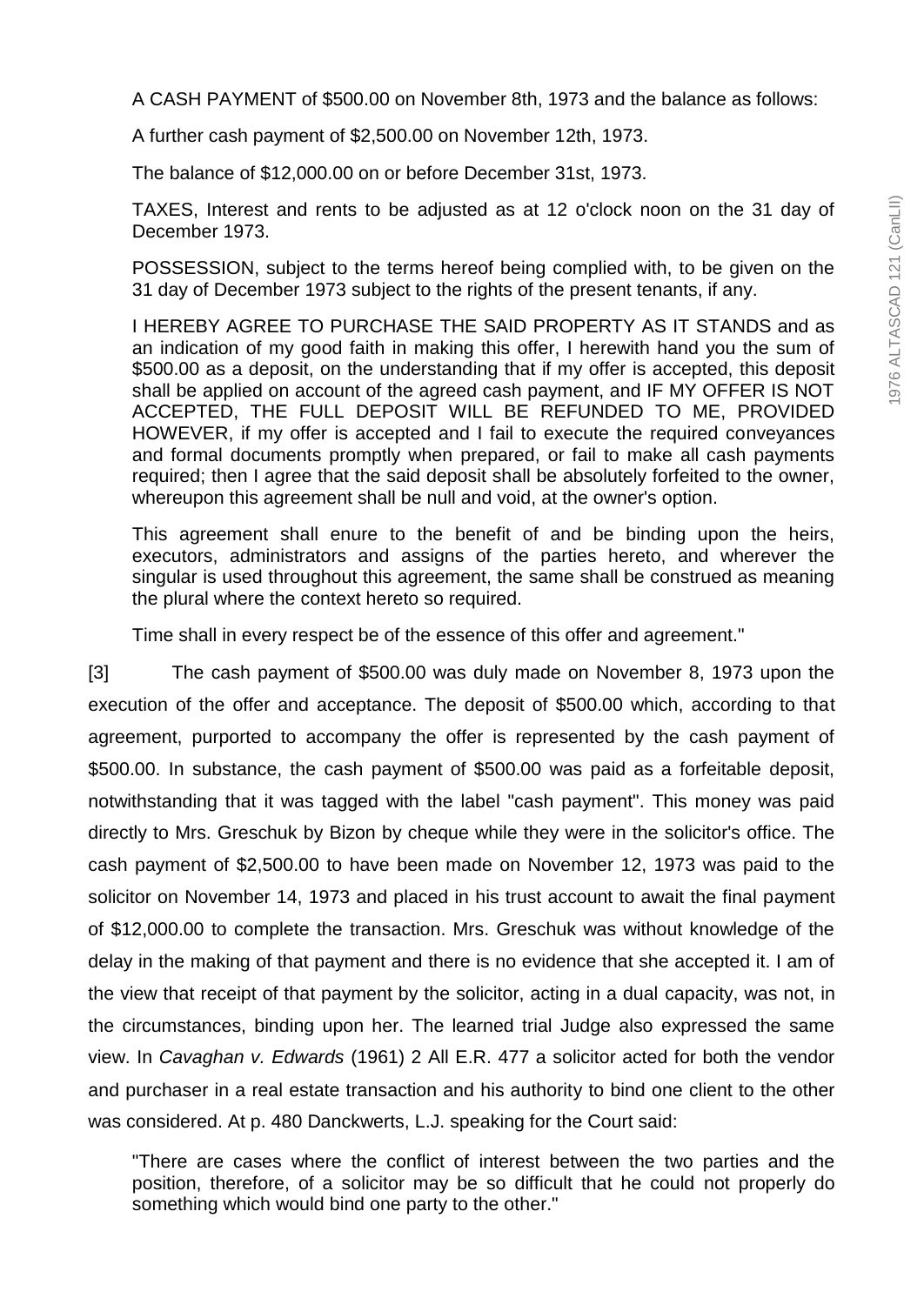Upon receipt of the \$2,500.00 by the solicitor the interests of his two clients came into conflict. It is conceivable that if Mrs. Greschuk had been informed of the delinquent payment she may have chosen to take advantage of the default to declare the agreement at an end - to the prejudice of the solicitor's other client. In view of the difficulty posed by that position Mrs. Greschuk could not be bound by the act of her solicitor in taking payment from Bizon unless she did something to approve or acquiesce in his act - and she did neither.

[4] On December 31, following a telephone enquiry by Mrs. Greschuk, the solicitor telephoned Bizon to remind him of Mrs. Greschuk's insistence that in the event of his failure to come forth with the balance of the purchase price on that day the deposit of \$500.00 would be declared forfeited and his right to purchase the land would terminate. On the evening of that day Bizon paid a personal visit to the home of Mrs. Greschuk to request an extension of time within which to pay the balance but Mrs. Greschuk refused to accede to that request. On instructions received from Mrs. Greschuk on January 2, 1974, the solicitor wrote a letter to Bizon dated January 4, 1974, advising him that Mrs. Greschuk considered the agreement terminated and the deposit of \$500.00 forfeited. He also asked for instructions as to the disposition of the sum of \$2,500.00 held in his trust account. In fairness to the solicitor it should be acknowledged here that he then withdrew his services and thereafter each of the parties retained separate solicitors.

[5] On January 22, 1974, Bizon's solicitor tendered the balance of \$12,000.00 to Mrs. Greschuk's solicitor and this money was rejected. Actions were then commenced by both parties and the two actions were consolidated for the purposes of trial. The consolidation order recites the issues as follows:

"(a) Is Mitchell A. Bizon entitled to relief in either of the herein actions, in the form of an Order or Judgment for a specific performance of that certain Agreement for Sale allegedly entered into between the parties hereto on the 8th day of November, A.D. 1973?

(b) If not, is Annie Greschuk entitled to retain the sum of \$500.00 received by her as an alleged deposit on the aforementioned Agreement?"

[6] The learned trial Judge pointed out that Mrs. Greschuk based her case on Bizon's default in making the final payment of \$12,000.00 as a failure to make one of the "cash payments" required pursuant to that certain clause of the agreement, which I repeat, as follows:

".....this deposit shall be applied on account of the agreed cash payment.......... PROVIDED HOWEVER, if my offer is accepted and I fail to……make all cash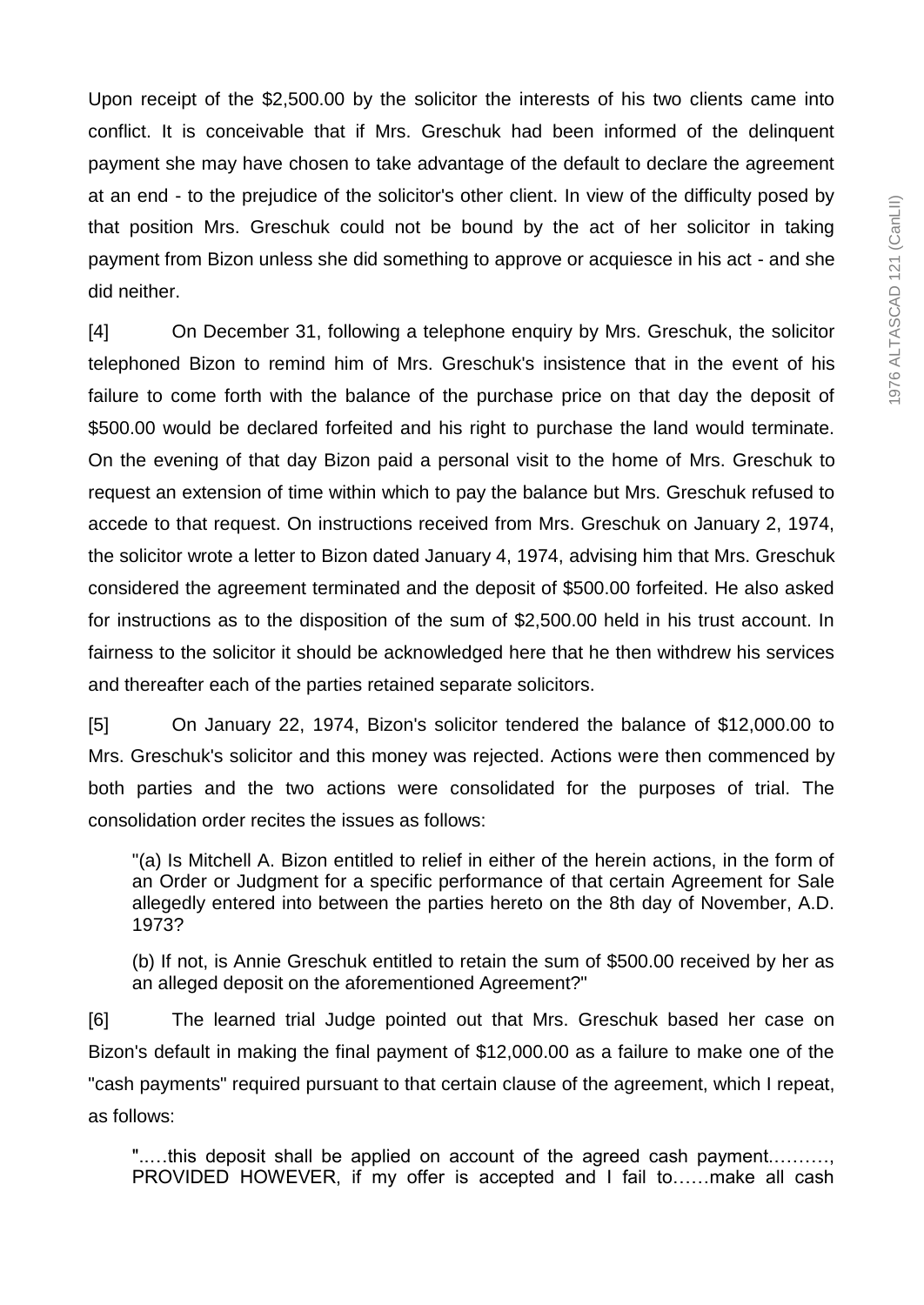payments required; then I agree that the said deposit shall be absolutely forfeited to the owner, whereupon this agreement shall be null and void, at the owner's option."

The learned trial Judge, however, did not accept the premise of Mrs. Greschuk's claim. In his opinion the final payment of \$12,000.00 should not be labelled as "cash payment" as it represented the balance of purchase price and was in fact described in the agreement as "the balance" - whereas the payments of \$500.00 and \$2,500.00 were particularly identified in the agreement as "cash payments". He considered the two "cash payments" of \$500.00 and \$2,500.00 as together comprising the down payment, and basing his reasoning on the distinction he drew he held that the failure to pay "the balance" of \$12,000.00 on the day stipulated therefor by the agreement was not a failure to make a "cash payment" enabling Mrs. Greschuk the option to declare the contract at an end and the deposit forfeited. In effect, he held that the agreement was an agreement for sale subject to the provisions of s. 19 of *The Judicature Act* R.S.A. 1970, Ch. 193 and, accordingly, he decreed specific performance. Section 19 says:

"19.(1) The Court has jurisdiction and shall grant relief from the consequences of the breach of any covenant or the non-payment of principal or interest by a mortgagor or purchaser in any case in which the mortgagor or purchaser, his heir or assigns remedies the breach of covenant or pays all the arrears due under the mortgage or agreement for sale with lawful costs and charges in that behalf.

- (a) at any time before a judgment is recovered, or
- (b) within such time as by the practice of the Court relief therein could be obtained.
- (2) The mortgagor or purchaser may, by notice in writing, require the mortgagee or vendor to furnish him with a statement in writing
	- (a) of the nature of the breach of any covenant, or
	- (b) of the amount of principal or interest with respect to which the mortgagor or purchaser is in default,

and of the amount of any expenses necessarily incurred by the mortgagee or the vendor.

(3) The mortgagor or purchaser may, not more than once a year by notice in writing, require the mortgagee or vendor to furnish him with a statement in writing of the amount of principal or interest still owing on the mortgage *or* agreement for sale.

(4) The mortgagee or vendor shall answer a notice given either under subsection (2) or subsection (3) within 15 days after he receives it, and, if without reasonable excuse he fails to do so or his answer is incomplete or incorrect, any rights that he may have for the enforcement of the mortgage or for the cancellation or specific performance of the agreement for sale shall be suspended until he has complied with the notice.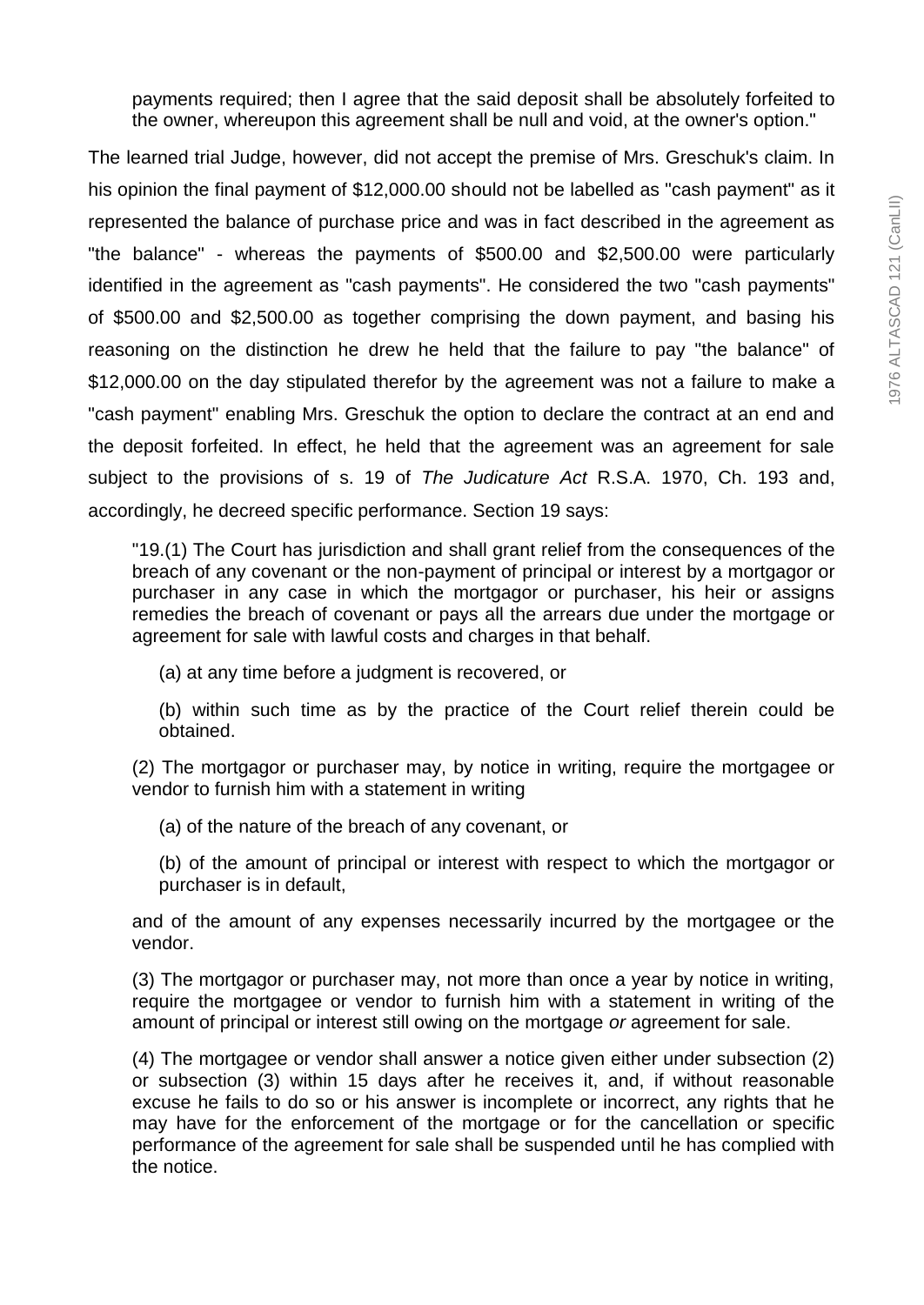(5) Notice by a mortgagor or purchaser to the mortgagee or vendor may be given personally or may be sent to the mortgagee or vendor by ordinary mail to the address where moneys owing under the mortgage or agreement for sale are payable."

[7] With deference it seems to me that the distinction made by the learned trial Judge is not a valid distinction in these circumstances. The fallacy of not giving the required payment of \$12,000.00 the same label as the other two payments is that there is no reason whatsoever why the draftsman could not have also described "the balance of \$12,000.00" as a "cash payment" without in any way altering the context of the agreement. Notwithstanding the descriptive words given to that payment, it was in substance a "cash payment". The whole transaction was in substance a cash transaction.

[8] The distinction made by the trial Judge was influenced by a statement made by Mr. Justice Strong in *McIntyre v. Hood* 9 S.C.R. 556. In that case a land owner wrote a letter offering to sell his land for a stated price. In stipulating the terms of payment he asked for "one-third cash, balance in one year at 8 per cent per annum". The offer did not speak of a deposit. The words used by Strong, J. to construe the offer are as follows (p. 565):

"The expression one-third cash, I construe as an elliptical form of expression for 'onethird cash down at the time of acceptance of the offer'."

It is also interesting to note that in the next sentence he continued by saying:

"And if the proposal had been expressed in this way, there could be no doubt that the stipulation for the payment of one-third of the purchase-money would … have been a payment in the nature of a deposit to be made immediately on the acceptance of the offer."

[9] In giving his interpretation of the expression "one-third cash", Mr. Justice Strong did no more than explain the obvious context in which those words were used in the offeror's letter. That interpretation is not one which can be universally applied to every contract for the sale of land using similar expressions. Each and every contract using words of that kind has to be looked at to ascertain the context in which they are employed and the meaning to be conveyed thereby. With respect, I am of the opinion that the words "cash payment" used in the agreement before the Court when read in context, do not permit the same interpretation as that given by Strong, J. of the words he construed in *McIntyre v. Hood (supra).*

[10] The submission of appellant's counsel is that the agreement is not in the nature of an agreement which is within the contemplation of s. 19. He contends that although the sum of \$500.00 formed part of the payment of \$3,000.00 proposed by Bizon to bind the deal it was also paid and received as a deposit in the event that Bizon defaulted in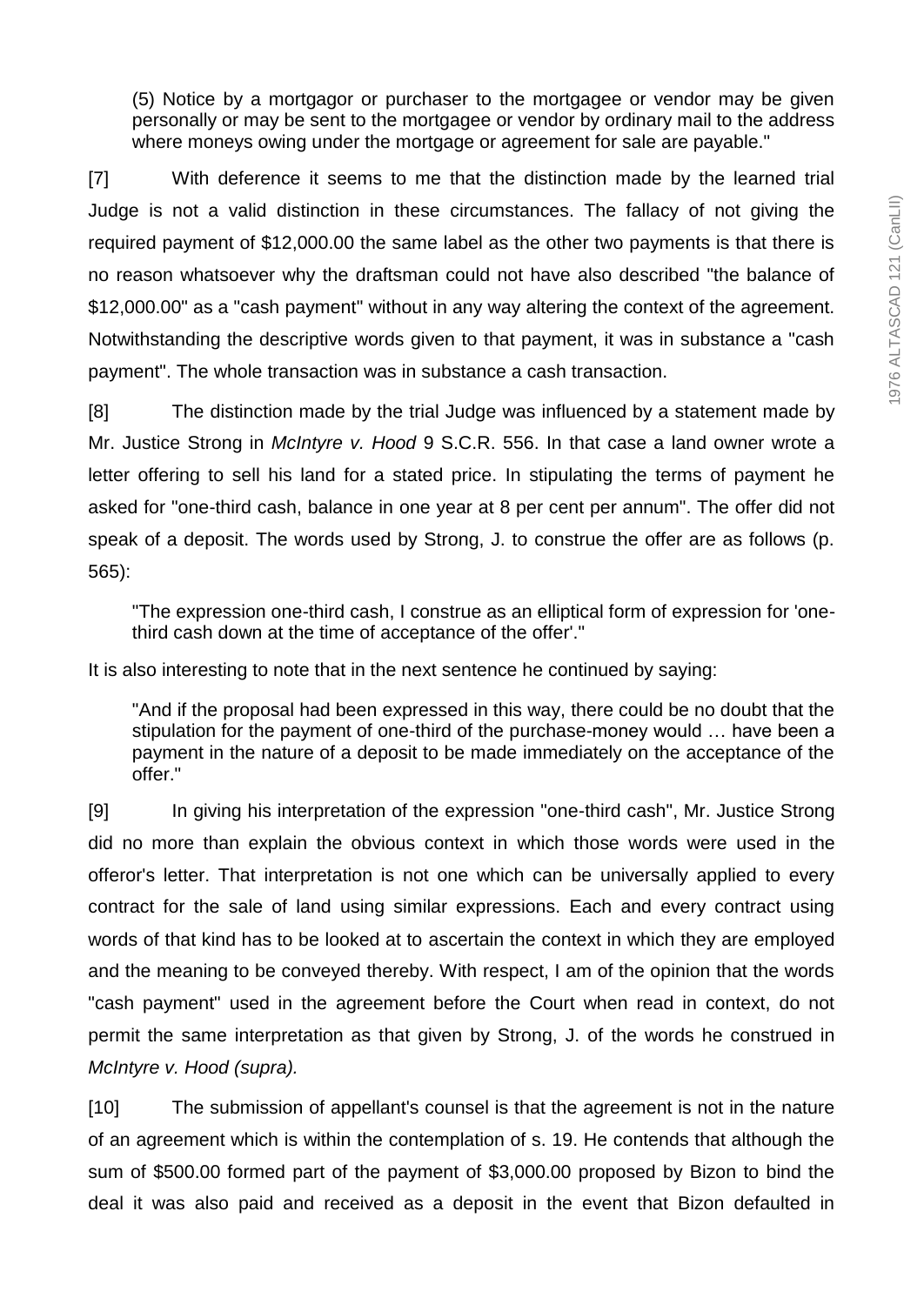payment of the balance of the purchase price on the day stipulated therefor. Accordingly, these payments did not bring about a concluded sale so as to convey to Bizon some measure of proprietary rights in the land.

[11] Bizon testified that "I gave Mrs. Greschuk \$2,500.00 in good faith to show that I meant business and that I intended to go through with the purchase". Bizon's position, as I see it, is that he agreed to put out \$3,000.00 to assure Mrs. Greschuk as to the sincerity of his intentions to complete a sale and it would seem that on the strength of that proposal she was induced to accept his offer.

[12] The decision in *Kolacz et at v. Munzel* (1971) 5 W.W.R. 757, on which the learned trial Judge leaned to assist him in making the decision under appeal, also dealt with the application of s. 19 of *The Judicature Act.* There the form on which the agreement was written is similar to the form of agreement in this case. It is a form of agreement in common use by all real estate agents. With deference, that decision has distinguishing features. The facts reported are brief. They disclose that the offeror (defendant) paid a deposit. He undertook a further payment of \$27,500.00 on a specific date - the balance of the purchase price to be paid by annual instalments which would have extended the balance over a period of about eight years. The defendant defaulted on the payment of \$27,500.00. The plaintiff then sued for cancellation of the agreement thereby giving recognition to the agreement as being the kind of agreement for sale to which s. 19 would apply. The defendant paid the arrears after the plaintiff was granted an order *nisi.* In the present appeal the appellant by her action has not recognized the agreement with Bizon as an agreement for sale coming within the ambit of s. 19. It is the status of that agreement that is here put in issue.

[13] There is no definition of agreement for sale in *The Judicature Act.* In the broad sense, the agreement in question is an agreement for sale for as said by Freedman, C.J.M. in *Rose v. Dever* (1972) 2 W.W.R. 431 (appeal to Supreme Court of Canada, 42 D.L.R. (3d) 160, dismissed) at p. 436:

"An offer in writing for the sale of homestead property, duly accepted in writing by the owner, surely constitutes an agreement of sale of that property."

See also Di Castri, *Canadian Law of Vendor and Purchaser'* at pp. 2 and 3.

[14] However, the question is whether the agreement, even though it falls under the broad definition of an agreement for sale expressed in *Rose v. Dever (supra),* is the kind of agreement for sale to which the legislation intended the Courts should apply s. 19, until such time as a payment, in addition to deposit money, is made on the purchase price.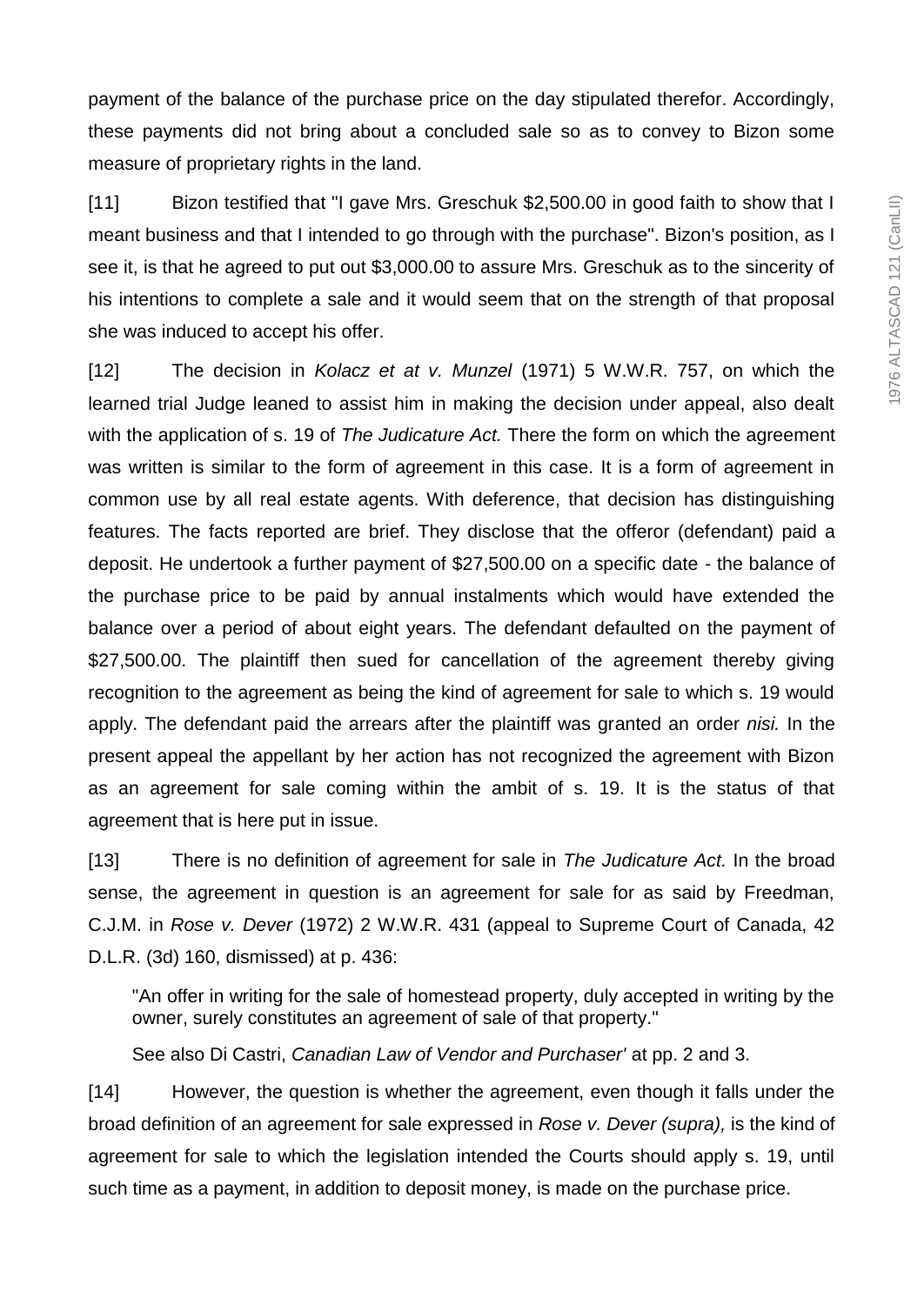[15] The giving of a deposit on a cash deal is a common practice in securing land. In addition to providing pledges by the purchaser and vendor to buy and sell, it affords the purchaser a space of time within which to raise the whole of the purchase monies. It also affords the purchaser's solicitor an opportunity to examine the status of the vendor's title before preparation and completion of final documents and for the parties to make those adjustments which are usually necessary to close a real estate transaction. A forfeitable deposit affords the vendor a measure of security sufficient to induce him to bargain with a purchaser on an interim basis.

[16] Upon examination of s. 19, it seems to me that by its very terms it is not intended to apply to an agreement where money is deposited to bind the parties to await something required to be done by one of them to make the sale crystallize. The section must be read as a whole. Subsection (1) must be considered in relation to subsections (1) and (2). It will be noted that subsection (2) provides that a vendor may require a purchaser to furnish a statement in writing of the nature of the breach of any covenant or the amount of principal and interest with respect to which the purchaser is in default, and the amount of any expenses necessarily incurred by the vendor. By subsection (3) it is provided that a statement in writing as to the amount of the principal or interest owing can only be demanded once a year. These provisions make it clear that the Legislature did not have in mind that s. 19 should be applied to an "interim agreement" such as this where earnest money has been deposited to show good faith by the purchaser.

[17] If the deposit, instead of being a true deposit, is in fact a payment of principal, then the section would apply. By clothing a payment with a descriptive word, the payment cannot be changed into other than what in substance it is; here in fact the \$500.00 was a deposit and the payment of \$2,500.00 was never accepted by Mrs. Greschuk.

[18] The term "agreement for sale" is used in other sections of *The Judicature Act.*  The restriction that I have applied in this case to the phrase would not necessarily apply in the case of the other provisions where the term is used.

[19] I conclude, therefore, that it was not intended that s. 19 be applied to agreements of this kind whenever a failure to perform its terms follows a deposit of money to guarantee its performance. As s. 19 was not available to assist the respondent Bizon, specific performance should not have been decreed.

[20] I turn now to the disposition of the deposit money. In *Howe v. Smith* 27 Ch. D. 89, the plaintiff Howe agreed in writing to purchase premises owned by the defendant Smith and on the signing of the agreement Howe paid Smith £500, as a deposit, as well as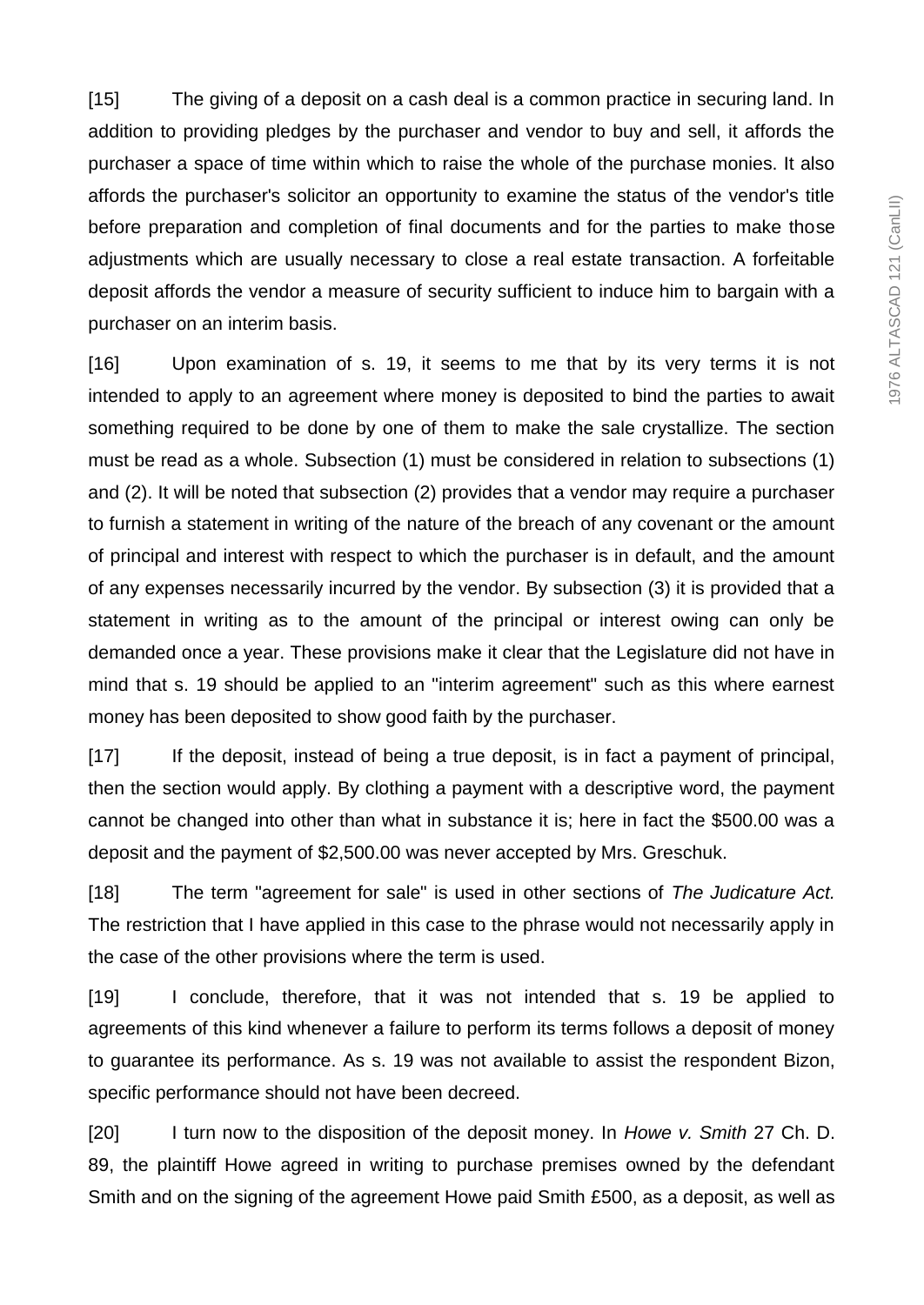in part payment of the purchase price. The agreement made no mention of what should be done with the deposit in the event of Howe's failure to pay the balance of the purchase price on the day stipulated for payment thereof. It was held by the Court that a deposit was given as a guarantee that the agreement be performed. Cotton, L.J. at p. 95 said:

"The deposit, as I understand it, and using the words of Lord Justice James, (in *Ex parte Barrell* Law Rep. (10 Ch. 512)) is a guarantee that the contract shall be performed. If the sale goes on, of course, not only in accordance with the words of the contract, but in accordance with the intention of the parties in making the contract, it goes in part payment of the purchase-money for which it was deposited; but if on the default of the purchaser the contract goes off, that is to say, if he repudiates the contract, then, according to Lord Justice James, he can have no right to recover the deposit."

[21] In the same case, Lord Justice Bowen made this observation:

"The question as to the right of the purchaser to the return of the deposit money must, in each case, be a question of the conditions of the contract. In principle it ought to be so, because of course persons may make exactly what bargain they please as to what is to be done with the money deposited. We have to look to the documents to see what bargain was made."

[22] At page 98 Lord Justice Bowen described the term "deposit" as "a security for the completion of the purchase price".

[23] As regards to disposition of the deposit in *Howe v. Smith* the essence of the reasoning of the judgments delivered by their Lordships in that case is that where a purchaser by his conduct fails to complete the contract and that conduct amounts on his part to a repudiation he should not be permitted to recover his deposit.

[24] Bizon's delay was due to his own conduct. Notwithstanding the deadline of December 31, 1973, set for the \$12,000.00 payment, he did not provide the Industrial Development Bank with the documents required to process his request for a loan until November 26, 1973. About one week thereafter he received word from that institution that before his applications could be approved he would have to amend his proposal to provide for an increase of his equity in the land. Bizon failed to submit the amended proposal until January 15, 1974. He admitted his neglect and acknowledged that had he acted more promptly he could have raised the sum of \$12,000.00 before December 31, 1973. In the meantime, on January 10, 1974 he made an attempt to recover the two payments of \$500.00 and \$2,500.00. This conduct, in my view, is tantamount to repudiation. Moreover, the agreement provides for the forfeiture of the deposit. The intention of the parties in respect thereof is explicit.